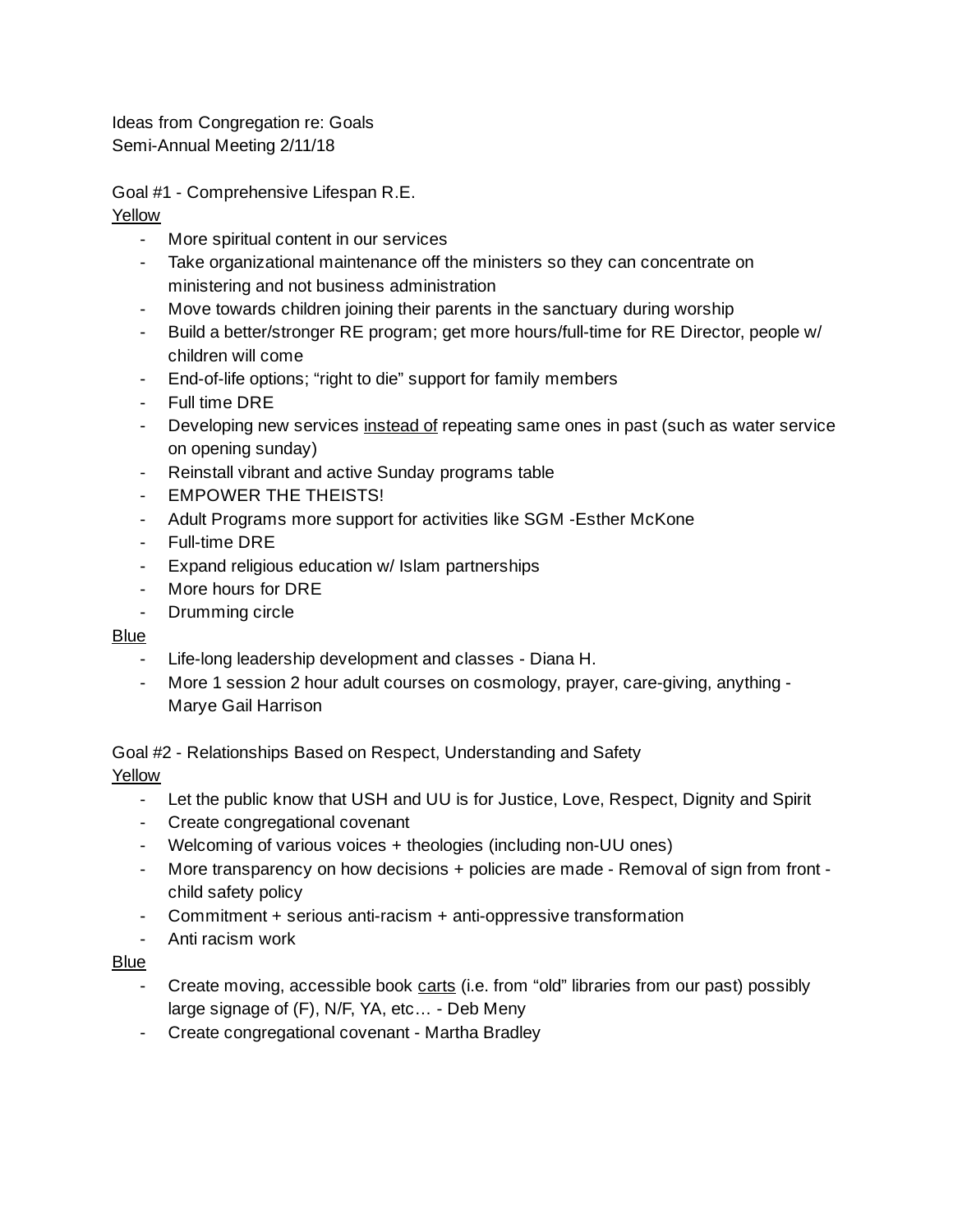Goal #3 - Innovative & Sustainable Finances

Yellow

- Repaint and tile Fellowship Hall to make it more appealing to rentals
- Ministers Pay from 1 FTE to 1.5 FTE
- Further support of Meeting House Presents (equipment, etc…)
- Fair, living wages + benefits for staff
- Improve lighting
- Protect & grow the Endowment
- Yes on Capital Campaign and Endowment clarity!
- Support administrative staff w/ full time office manager
- Build the Endowment by activating a Planned Giving Committee that provides information for people wanting to leave a legacy gift
- Don't spend "we might raise it" money! Raise the money before you commit to spend it!
- Office Staff Volunteer Coordinator &/or Membership, Administrative Support, IT Support

## Blue

- Full-Time RE Possibly begin with "intern" (part-time?) (name scratched out)

Goal # 4 - Attract & Integrate a Healthy Stream of Visitors

# Yellow

- Budget for + hire a Membership Staff Person
- Coordinate a combo plant sale + spring celebration w/ face painting, games, etc. in early May that is open to the public
- Advertising budget for Town Banners, billboards etc.
- Additional office staff
- Advertise more
- Take advantage of our prominent location

# Blue

- Vastly enlarge and bring into 21st century "Meeting House" permanent lawn sign and LARGE "quote" signs!! - Deb Meny
- Research costs for and proceed to get funding for dramatically improving outside lighting on our building - Deb & Peter Meny
- I am a proseletizing UU and I enjoy speaking with newcomers Laurie Kelliher

# Goal # 5 - Committed Partners in BUilding Justice

# Yellow

- Develop a partnership with an animal rescue group, feral care, or similar local effort
- Expand the Noah Webster tutor program, Devote a service perhaps or at least testimonials (could also expand to other Hartford schools)
- Death with dignity. Empowering people to keep control at the end of their life
- Social Justice to promote constitutional principles in alignment with our programs
- Does this include Educational + Health Justice?
- Greater, focused attention on Latino & Refugee communities